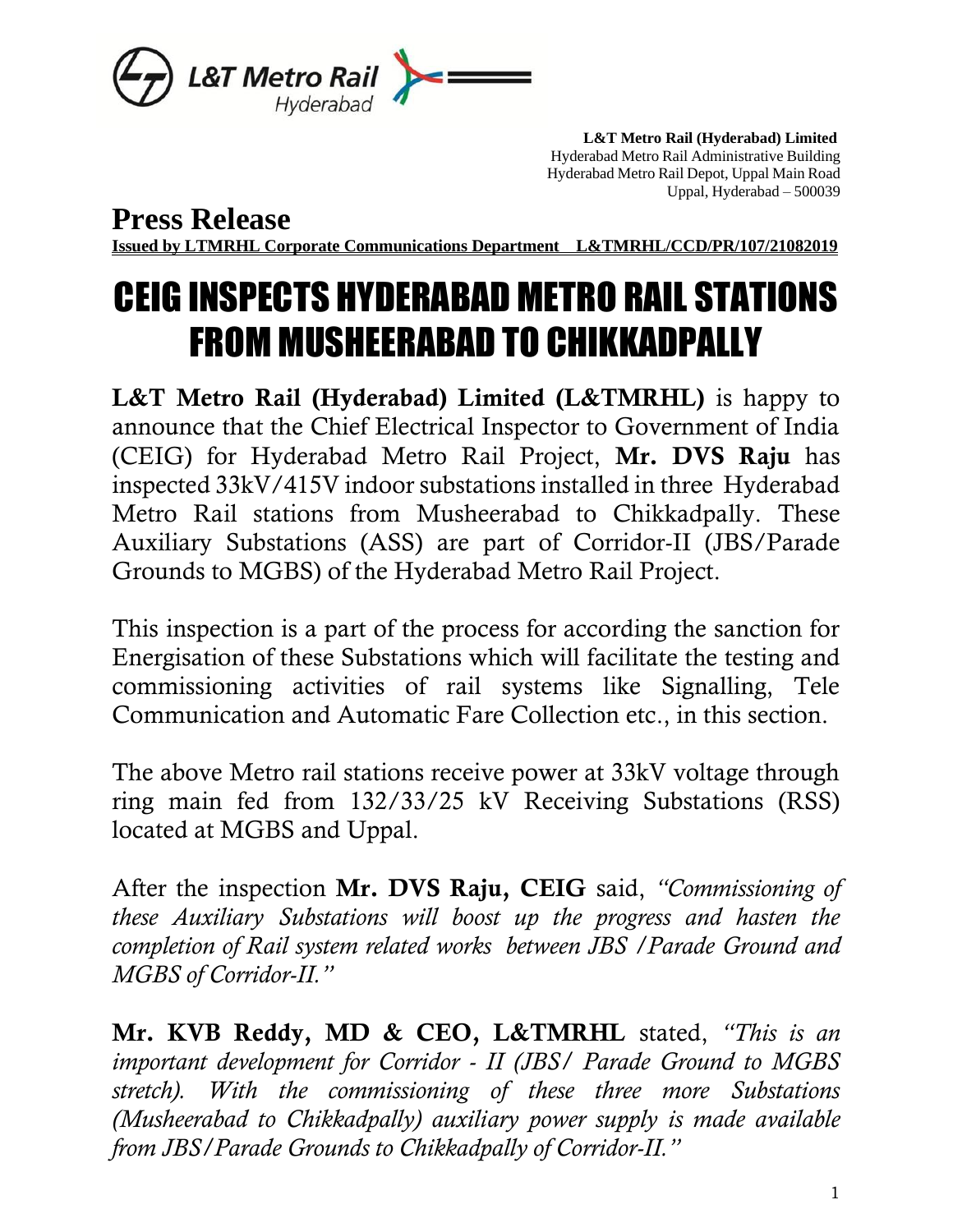

Image 1 - Mr. DVS Raju and Mr. KVB Reddy along with other officials inspecting the Auxiliary Substation Equipment



Image 2 - Mr. DVS Raju, CEIG along with other officials inspecting the Auxiliary Substation